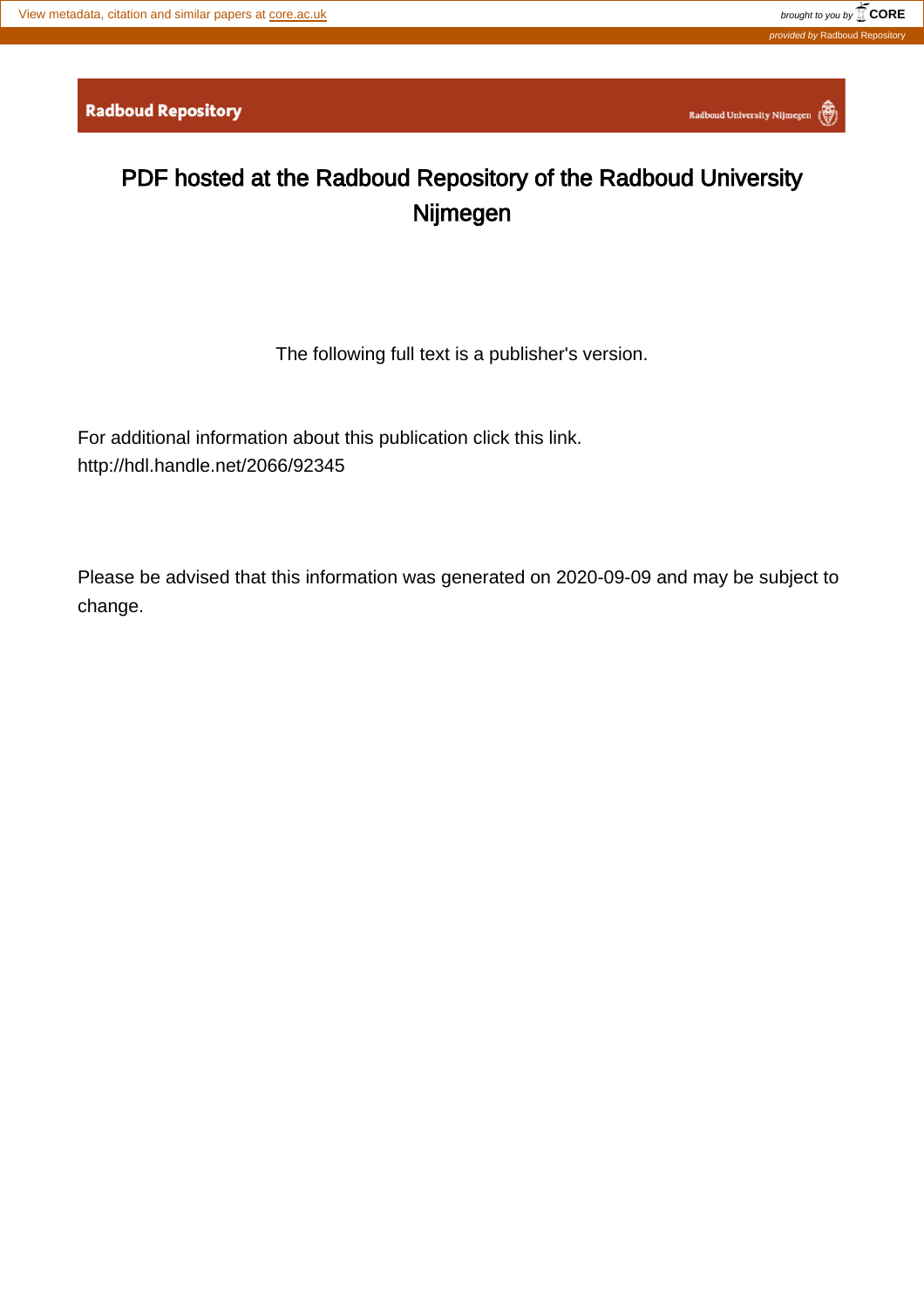## Size Analysis of Higher-Order Functions

Attila Gobi<sup>\*1</sup>, Olha Shkaravska<sup>2</sup>, and Marko van Eekelen<sup>\*\*2,3</sup>

 $1$  Faculty of Informatics, Eötvös Loránd University Budapest <sup>2</sup> Institute for Computing and Information Sciences, Radboud University Nijmegen <sup>3</sup> Open University of the Netherlands, Heerlen

Abstract. We present a lambda-calculus that formalizes the relations between the sizes of arguments and the sizes of the corresponding results of functions in a higher-order polymorphic strict functional language. On top of usual constructions we consider two operators for finite maps: List, that defines a (higher-order) finite maps, and Shift. Intuitively, size expressions are abstract interpretations of programs in the natural arithmetic.

To prove normalization and diamond (modulo integer axiomatics) property of the calculus we show that it can be expressed in System F.

## 1 Introduction

We present a calculus that formalizes the relations between the sizes of arguments and the sizes of the corresponding results of functions in a higher-order polymorphic strict functional language. Informally, the calculus extends the lambdacalculus with arithmetic operations and two operators for finite maps: List, that defines a (higher-order) finite maps, and Shift. To our knowledge, the novelty of our approach is in using finite maps and the two operators above to present size of lists. In the future we will consider possibility to infer polynomial size dependencies for higher-order shapely functions, using polynomial interpolation.

Verification conditions we obtain as the result of syntax-directed stage of type-checking, are (conditional) equations in the combination of three theories: lambda-calculus, integer ring and finite maps. From the theory of finite maps we need the extensionally axiom that looks like

$$
f = g \iff Dom(f) = Dom(g) \land \forall n \in Dom(f). f(n) = g(n)
$$

and the rewriting definition of Shift- and List-operators.

This research continues the series of work on size analysis of first-order strict functional languages where annotation inference is based on polynomial interpolation[7]. At the end of this paper we show that similar test-and-interpolate heuristic, which hints possible polynomial dependencies between sizes, is applicable for higher-order functions as well.

<sup>?</sup> The research is supported by the European Union and co-financed by the European Social Fund (grant agreement no. TAMOP 4.2.1./B-09/1/KMR-2010-0003)

<sup>\*\*</sup> The second and the third authors are supported by Artemis Joint Undertaking in the CHARTER project, grant-nr. 100039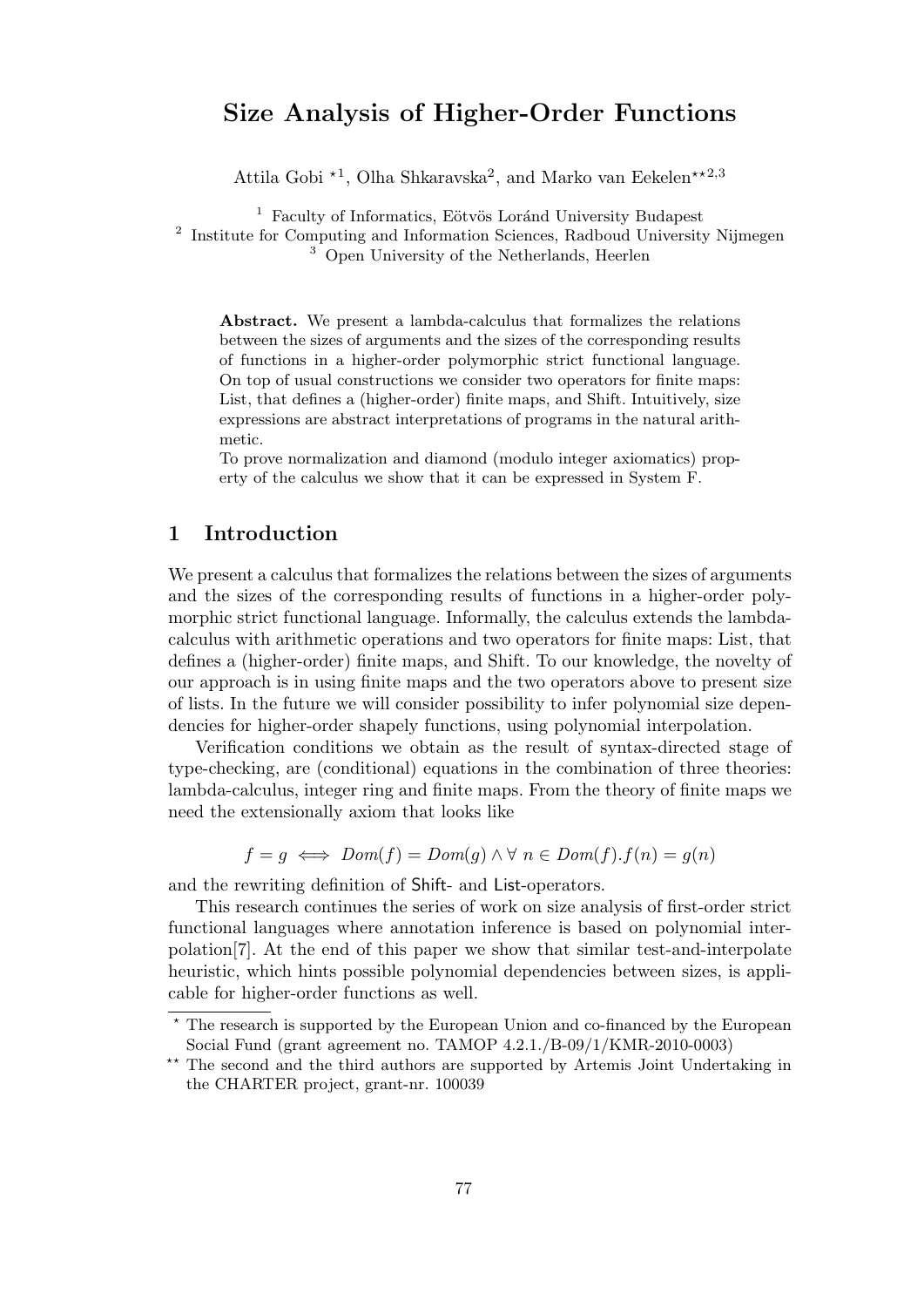## 2 Size calculus

Syntax of expressions in the calculus is given by the grammar on figure 1. We call them size expressions.

Now we consider a few simple examples to give an idea behind our formalization. We begin with an integer literal, eg. 42. We assume that it does not have size, so we assign the expression Unsized to it.

The size of a list is expressed by the combinator List. For instance, the size of the list [1] is given by List 1 ( $\lambda x$ . Unsized). Here the first argument of List denotes the length of the list while the second is a lambda abstraction expressing the sizes of the elements of the list.  $\lambda$ -bound variable x corresponds to the position of the element in a list. For instance, in the expression List  $n (\lambda x.e(x))$ ,  $e(n-1)$ represent the size of the head,  $e(n-2)$  represents the size of the element next to the head,  $e(0)$  represents the length of the tailing element. <sup>4</sup>  $e(x)$  is a finite map defined on  $0, \ldots, n-1$ .

To define *higher-order* size expressions for functions we use two sorts of  $\lambda$ abstraction. For type list we use  $\Lambda$  abstraction, for other types we use  $\lambda$ .

For example, the size expression for a function of type  $\text{Int} \to \text{Int}$  is  $\lambda x$ . Unsized, since the size of its result is unsized regardless of its argument. Another simple example is the identity function of type  $\alpha \to \alpha$ . Its size expression is  $\lambda x.x$ , which expresses the fact it does not change the size of its argument.

For list arguments we use  $\Lambda$ . In a way, it is the "inverse" of List, as List can be seen as a data constructor of a pair, while  $\Lambda$  is the corresponding pattern matching. In this paper it is defined by the following reduction:

$$
(\widehat{\lambda}_y^x.e)(\textsf{List }a b) \to (e[x := a, y := b])
$$

For an example of applying this definition see the comment after the match-rule in Section 3.

In this way we can present the size expression for the result of a function by giving a size expressions of its arguments. in the following example the function addone takes its argument  $l'$ :  $L(\text{Int})$  and appends 1 to the list:

addone 
$$
l' = \text{cons } 1 l'
$$

The simplest way to express its size dependency is:

$$
\widehat{\lambda}_{f}^{s}.\text{List}(s+1)(\lambda x.\text{Unsized})
$$

Now the combinator Shift is defined. Shift  $e_1 n e_2$  inserts n elements of  $e_1$ before  $e_2$ , so the reduction rule for the combinator is:

$$
(\text{Shift } e_1 \ c_1 \ e_2)c_2 \rightarrow \begin{cases} e_1c_2 & \text{if } c_2 < c_1 \\ e_2(c_2 - c_1) & \text{otherwise} \end{cases}
$$

Note that this enumeration of list elements is "opposes" the traditional in the functional languages enumeration, where the head element has number 0, etc. The enumeration we use is more convenient in our reasoning and, for instance, simplifies significantly the match-rule.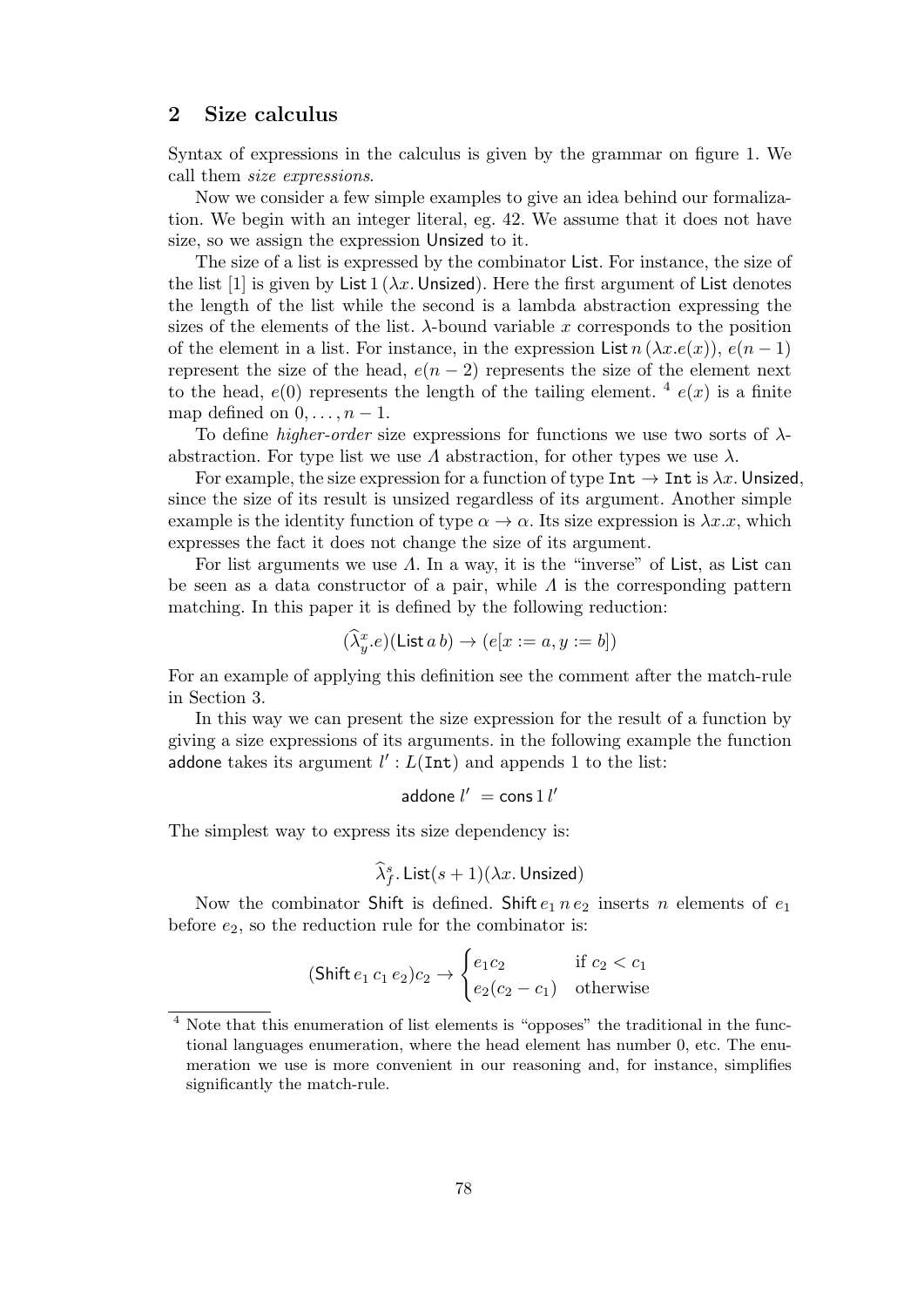sizeexpr ::=  $c | x |$  sizeexpr binop sizeexpr  $\vert \lambda x$  . sizeexpr  $\vert$  sizeexpr sizeexpr  $\Lambda x y$  sizeexpr | List | Unsized | Shift

Fig. 1. Syntax of Size Expressions

For example, using this combinator we can define the size expression of the usual append function:

 $(\widehat{\lambda}^l_f.\widehat{\lambda}^m_g.$  List  $(l+m)$  (Shift  $g\,m\,f)$ 

## 3 Type system

Our type system does not check or infer types, but relies an underlying type system instead. For the point of view of the size checking we only need a function called Type which can give us the correct type of a function. For this reason and for the sake of readability we omit underlying types in typings at all. Thus  $\tau$  in a typing  $z : \tau$  is a size expression. The equality of two types  $\tau_1$  and  $\tau_2$  means that they have the same normal form modulo axiomatics of integer rings, if we use the reduction rules of  $\lambda$ -calculus and the reduction definitions of List and Shift. We will also need an equation between expression related to extensionality axiom, which we explain later.

$$
z \notin dom(\Gamma)
$$
  
\n
$$
D; \Gamma \vdash e_1 : \tau_z
$$
  
\n
$$
\overline{D; \Gamma, z : \tau \vdash z : \tau'}
$$
 VAR 
$$
\overline{D; \Gamma, z : \tau_z \vdash e_2 : \tau}
$$
  
\n
$$
\text{Type}(f) = \alpha_1 \rightarrow \dots \alpha_m \rightarrow \alpha_{m+1}
$$
  
\n
$$
\forall i \in 1 \dots m : \tau_i = \text{fresh}(\alpha_i)
$$
  
\n
$$
\text{True; } \Gamma, z_1 : \tau_1, \dots, z_m : \tau_m, \ f : \tau_f \vdash e_f : \tau_f \tau_1 \dots \tau_m
$$
  
\n
$$
D; \ \Gamma, \ f : \tau_f \vdash e : \tau
$$
  
\n
$$
D; \ \Gamma \vdash \text{leftun } f z_1 \dots z_m : \ \tau_f = e_f \text{ in } e : \tau
$$
  
\nLET

The difference between LETFUN and LET should be clarified. In the case of LET no formal parameters or recursion allowed, but it does not have explicit size signature – partial inference is used in that rule. LETFUN can be recursive and can have formal parameters, but it must be annotated by a size expression and our type system can only check its type. where

$$
\text{fresh}(\alpha) = \begin{cases} \text{List }\tau \text{ ( fresh}(\beta)) & \text{if } \alpha = \mathsf{L}(\beta) \\ \text{List }\tau \text{ (\lambda \tau.' Unsized)}) & \text{if } \alpha = \mathsf{L}(\text{Int}) \\ \text{Unsized} & \text{if } \alpha = \text{Int} \\ \tau & \text{otherwise} \end{cases},
$$
\nwhere  $\tau$  and  $\tau'$  are fresh size variables.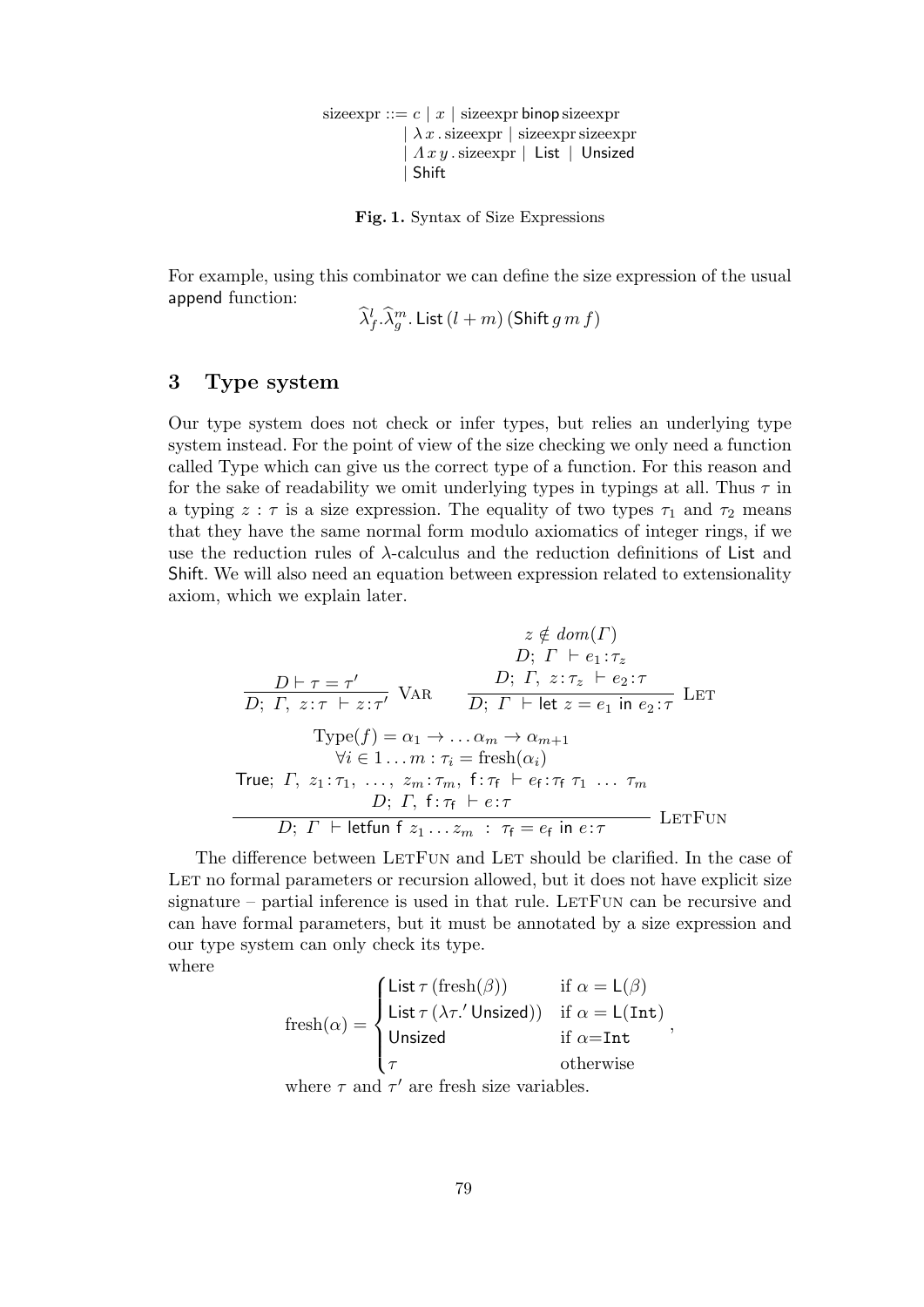We omit the cons and nil rule, because we consider them as predefined functions, so their size expressions are in the context  $\Gamma$ . The size expression of nil is the following.

$$
\mathsf{nil} : \mathsf{List}\;0\,(\lambda x.x)
$$

Note that  $\lambda x.x$  is arbitrary and should be never evaluated in a correctly typed program. A naive version of the typing for cons is

cons: 
$$
\lambda x. \widehat{\lambda}_f^s
$$
. List  $(s+1)$  (Shift  $f s \{0 \mapsto x\}$ )

where  $\{0 \mapsto x\}$  is the final map with the domain  $\{0\}$  that maps 0 to x. This rule gives an insight, however it is rather semantic and we do not have syntactic tools to define finite maps explicitly. So, we use more general version of the typing:

cons :  $\lambda x$ .  $\widehat{\lambda}_{f}^{s}$ . List  $(s+1)$  (Shift  $f s \lambda y.x$ ),

$$
D, \ (\widehat{\lambda}_{f}^{s}.l)\tau_{l} = \text{List } 0 \ \tau'; \ \Gamma, \ l: \tau \ \vdash e_{\text{nil}}: \tau
$$
\n
$$
hd, tl \notin dom(\Gamma) \qquad \tau_{hd} = (\widehat{\lambda}_{f}^{s}.f(s-1))\tau_{l} \qquad \tau_{tl} = (\widehat{\lambda}_{f}^{s}.\text{List}(s-1)f)\tau_{l}
$$
\n
$$
D; \ \Gamma, \ hd: \tau_{hd}, \ l: \tau_{l}, \ tl: \tau_{tl} \ \vdash e_{\text{cons}}: \tau
$$
\n
$$
D; \ \Gamma, \ l: \tau_{l} \ \vdash \ \text{match } l \ \text{with} \ || \ \text{nil} \Rightarrow e_{\text{nil}} \qquad : \tau
$$
\n
$$
|\ \text{cons } hd \ t \mathbb{l} \Rightarrow e_{\text{cons}} \qquad \qquad \text{MATCH}
$$

It is worth to note that for a well-typed function the type  $\tau_l$  is reduced to the type of the form List  $\tau_1$   $\tau_2$  and  $\tau_1$  is reduced to the integer expression. Then the type of hd, which is  $(\hat{\lambda}_{f}^{s} f(s-1))\tau_l$ , is reduced to  $\tau_2(\tau_1 - 1)$  according to the rewriting definition. Similarly, the type of hd, which is  $(\lambda_f^l$ . List $(l-1)f$ ) $\tau_l$  is reduced to List $(\tau_1 - 1)\tau_2$ .

$$
\frac{D \vdash \tau \tau_1 \dots \tau_n = \tau'}{D; \Gamma, f: \tau, x_1 : \tau_1 \dots x_n : \tau_n \vdash fx_1 \dots x_n : \tau'} \text{FunAPP}
$$

#### 3.1 Examples

#### append

append 
$$
(p, q) : \widehat{\lambda}_{f_1}^{s_1} \cdot \widehat{\lambda}_{f_2}^{s_2}
$$
. List  $(s_1 + s_2)$  (Shift  $f_2 s_2 f_1$ ) =  $\text{match } p$  with  $|\text{ nil} \Rightarrow q$   $|\text{ cons } hd \text{ } tl \Rightarrow \text{ let } tl' = \text{append } tl q$   $\text{ in } \text{ cons } hd \text{ } tl'$ 

Here p and q is of type  $\mathsf{L}(\alpha)$ . According to the LETFUN rule, we are creating fresh size expressions for the arguments by using the function fresh. Assuming that the fresh size expressions are List  $a b$  and List  $c d$  for  $p$  and  $q$ , respectively, we need to prove the following:

True; append: 
$$
\widehat{\lambda}_{f_1}^{s_1} \widehat{\lambda}_{f_2}^{s_2}
$$
. List  $(s_1 + s_2)$  (Shift  $f_2 s_2 f_1$ ), p: List a b, q: List c d  
\n $\vdash$  match...:  $(\widehat{\lambda}_{f_1}^{s_1} \widehat{\lambda}_{f_2}^{s_2}$ . List  $(s_1 + s_2)$  (Shift  $f_2 s_2 f_1$ )) (List a b) (List c d)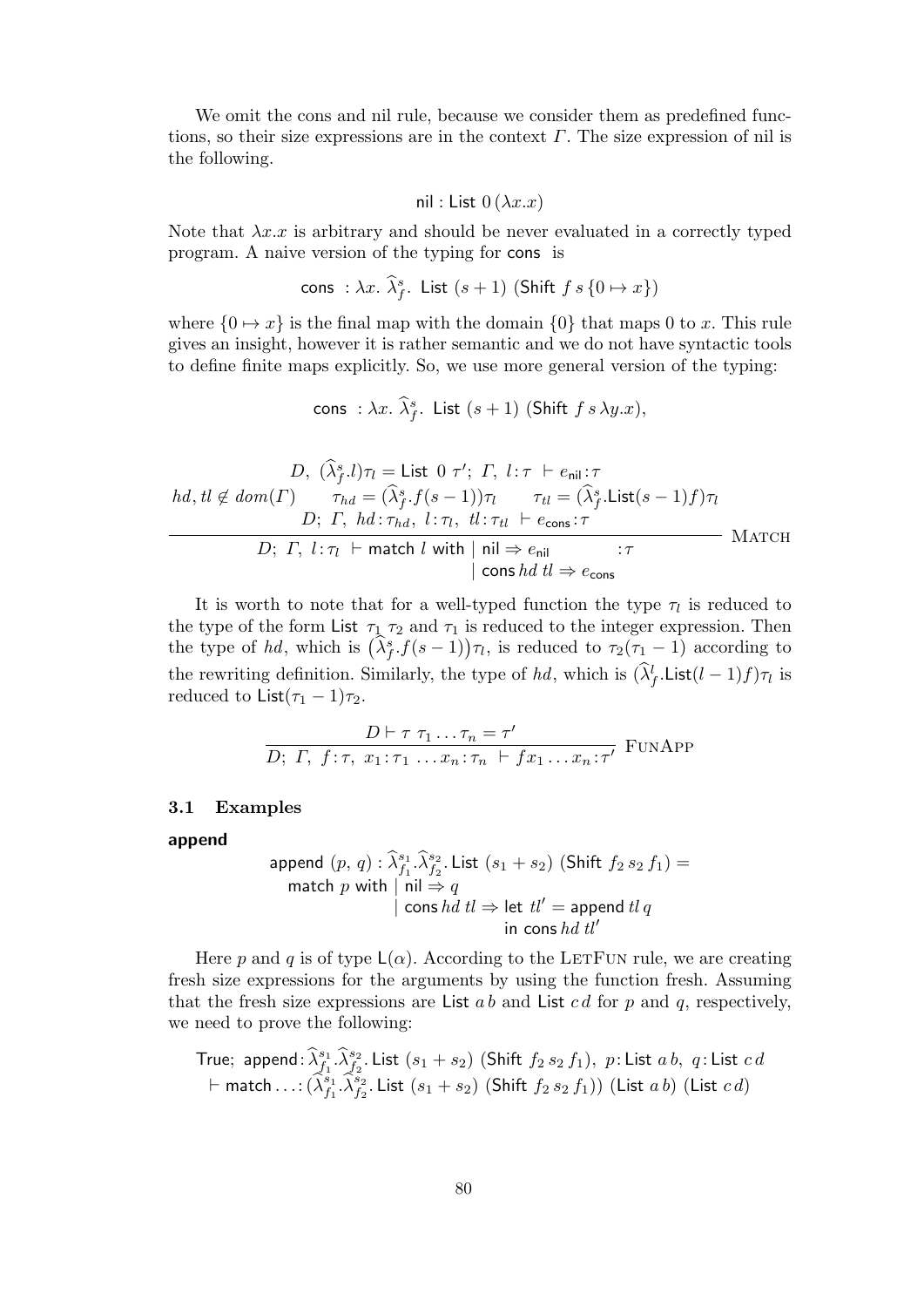However it is not necessary, but in the examples we do the reductions of size expressions to make the judgements shorted and more readable:

True; append: 
$$
\widehat{\lambda}_{f_1}^{s_1} \cdot \widehat{\lambda}_{f_2}^{s_2}
$$
. List  $(s_1 + s_2)$  (Shift  $f_2 s_2 f_1$ ), p: List a b, q: List c d  
+ match...List  $(a + c)$  (Shift d c b)

The first step is proving the nil branch:

$$
a = 0; q: List cd \vdash q: List (a + c) (Shift dcb)
$$

$$
a = 0 \vdash c = a + c \land i \ge 0 \land i < a + c \, di = (\text{Shift } d \, cb) \, i
$$

Analyzing the cases according to the definition of Shift:

$$
a = 0 \rvert (i \ge 0) \land (i < a + c) \land (i < c) \Rightarrow di = di
$$
  
\n
$$
a = 0 \rvert (i \ge 0) \land (i < a + c) \land (i \ge c) \Rightarrow di = b(i - c)
$$
  
\n
$$
a = 0 \rvert (i \ge 0) \land (i < a + c) \land (i < c) \Rightarrow \text{True}
$$

$$
a=0 \vdash (i \geq 0) \ \land \ (i < a + c) \ \land \ (i \geq c) \Rightarrow \mathsf{False}
$$

To apply the match rule, we need to calculate the size expressions for  $hd$  and  $tl$ :

$$
\tau_{hd} = b\left(a - 1\right) \quad \tau_{tl} = \mathsf{List}\left(a - 1\right)b
$$

It is a let expression so the next step is to analyze the Let binding (which is two function applications) and infer the size of the variable  $tl'$ :

$$
\begin{array}{ll}\n\text{True} \vdash (\widehat{\lambda}_{f_1}^{s_1}.\widehat{\lambda}_{f_2}^{s_2}.\text{ List } (s_1 + s_2) \text{ (Shift } f_2 s_2 f_1)) \text{ (List } (a - 1) b) \text{ (List } c \, d) = \\
\hline\n\text{List } (a - 1 + c) \text{ (Shift } d \, c \, b)} \\
\hline\n\text{True; } \Gamma \vdash \text{append } tl \, q:\text{List } (a - 1 + c) \text{ (Shift } d \, c \, b)}\n\end{array}\n\quad \text{FunAppend}
$$

Continuing with the let body:

$$
\begin{aligned}\n\text{True} &\vdash \left(\lambda x.\widehat{\lambda}_{f}^{s}.\text{ List }(s+1)\right)\left(\text{Shift }f\ s\ \lambda y.x\right) \\
&\quad \left(b(a-1)\right)\left(\text{List }(a-1+c)\right)\left(\text{Shift }d\ c\ b\right) \\
&\quad \text{True; } \Gamma,\ \text{tl: List }(a-1+c)\right)\left(\text{Shift }d\ c\ b\right) \\
&\quad \text{True; } \Gamma,\ \text{tl: List }(a-1+c)\right)\left(\text{Shift }d\ c\ b\right) \\
&\quad \text{+ cons }hd'\ \text{tl': List }(a+c)\left(\text{Shift }d\ c\ b\right)\n\end{aligned}
$$

At the end we have to prove the equation above. After reduction we get:

List 
$$
(a-1+c+1)
$$
 (Shift (Shift  $dcb$ )  $(a-1+c)$   $(\lambda y.b(a-1))) =$   
List  $(a+c)$  (Shift  $dcb$ )

It is clear that  $a - 1 + c + 1 = a + c$ . For the nested part the following cases can be identified:

$$
\vdash (i \ge 0) \land (i < a + c) \land (i < a - 1 + c) \Rightarrow (\text{Shift } d \, c \, b)i = (\text{Shift } d \, c \, b)i
$$
\n
$$
\vdash (i \ge 0) \land (i < a + c) \land (i \ge a - 1 + c) \Rightarrow b(a - 1) = (\text{Shift } d \, c \, b)i
$$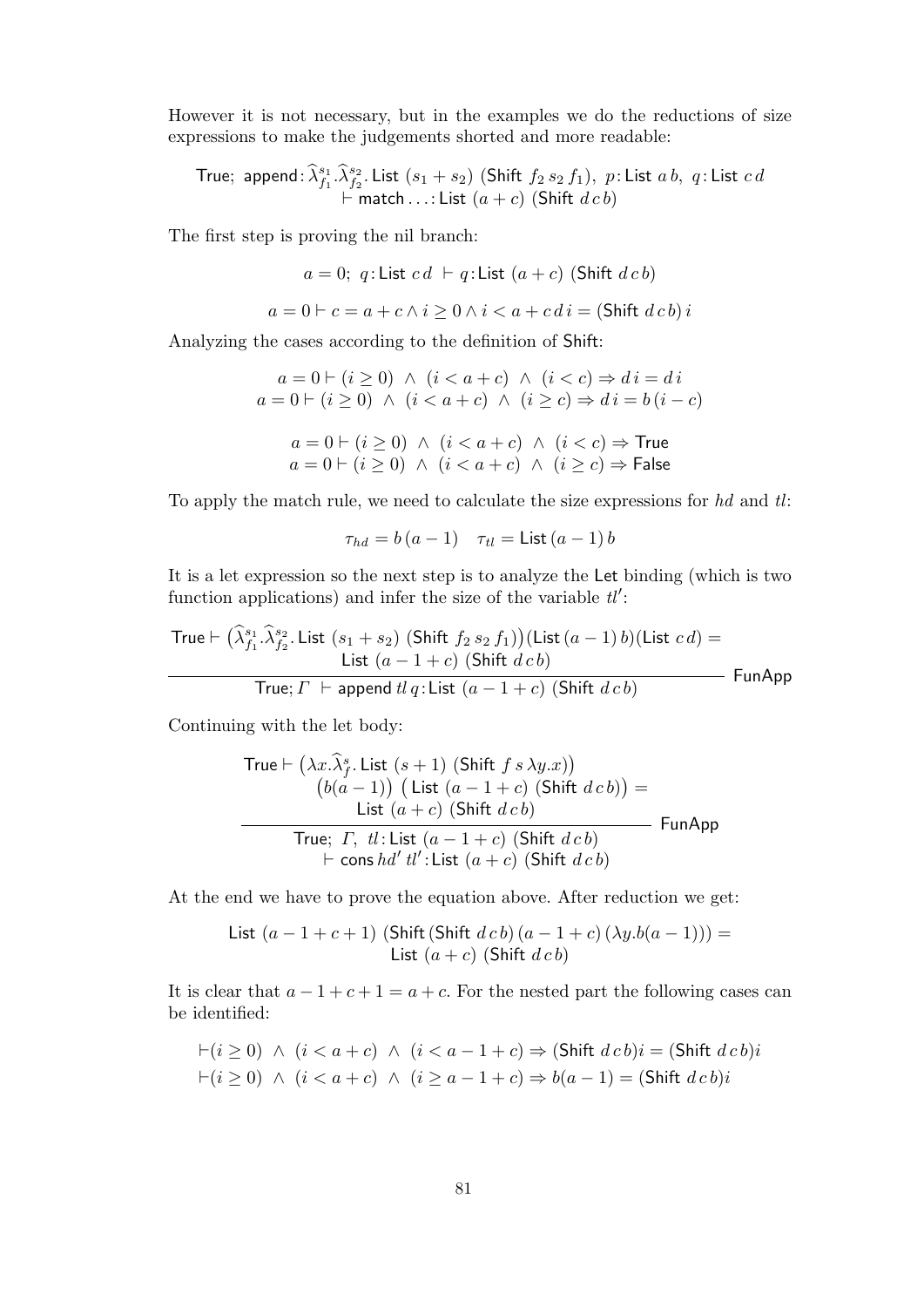The first one is a tautology, while the second one can be split into two cases by applying the Shift rule again:

$$
\vdash (i \geq 0) \land (i < a + c) \land (i \geq a - 1 + c) \land (i < c) \Rightarrow b(a - 1) = di
$$
\n
$$
\vdash (i \geq 0) \land (i < a + c) \land (i \geq a - 1 + c) \land (i \geq c) \Rightarrow b(a - 1) = b(i - c)
$$

The first one holds because of the contradiction (eg.  $i \ge a-1+c$  and  $i < c$ ), while the second one can be reduced to the following (which holds as well):

$$
\vdash \forall i \in [0..a+c-1]: (i \ge a-1+c) \land (i \ge c) \Rightarrow a-1 = i-c
$$

map The map function is higher-order, its first argument is a function and its second argument is a list. It maps the elements of that list with its first argument one-by-one. The interesting part of the type checking is the last step (checking cons  $hd'$  tl'). All others are analogous to the previous example.

$$
\begin{array}{ll}\n\text{map } (g, l) : \lambda x. \lambda_f^s. \text{ List } s \ (\lambda i. x (fi)) = \\
\text{match } p \text{ with } | \text{ nil} \Rightarrow \text{nil} \\
& | \text{ cons } hd \text{ } tl \Rightarrow \text{ let } tl' = \text{map } g \text{ } tl \\
& \text{ in } \text{ let } hd' = g \text{ } hd \\
& \text{ in } \text{ cons } hd' \text{ } tl'\n\end{array}
$$

Let's assume that the fresh size variables are  $a$  and List  $bc$ , than the type environment before the last step is:

$$
\Gamma = \{g: a, l: \text{List } b \, c, \ h d' : a(c(b-1)), \ tl' : \text{List } (b-1) (\lambda i. x(ci)), \ \ldots \}
$$

So we have to show the following:

 $\vdash (\lambda x. \widehat{\lambda}^s_f.$  List  $(s + 1)$  (Shift  $f s (\lambda y.x))$ )  $\big(a(c(b - 1))\big)$   $\big(\textsf{List }(b - 1) (\lambda i.(a(c i))))\big) =$ List  $b(\lambda i.a(c i))$  $\vdash$  List  $(b - 1 + 1)$  (Shift  $(λi.(a(c i))) (b - 1) (\lambda y.a(c(b - 1))))$ ) = List  $b(\lambda i.a(c i))$ 

The non-trivial part here is:

$$
\vdash (j \ge 0) \land (j < b) \land j \ge b - 1 \Rightarrow (\lambda y.a(c(b-1)))(j - b + 1) = (\lambda i.a(ci))j
$$
\n
$$
\vdash (j \ge 0) \land (j < b) \land j \ge b - 1 \Rightarrow a(c(b-1))) = a(cj)
$$
\n
$$
\vdash (j \ge 0) \land (j < b) \land j \ge b - 1 \Rightarrow b - 1 = j
$$

t3 The most interesting question is how can the size expressions handle such a polymorphism when an argument can be a list and even a function. To demonstrate this case we define the following function:

$$
t3(g, x): \lambda f. \lambda x. f(f(fx)) = g(g(gx))
$$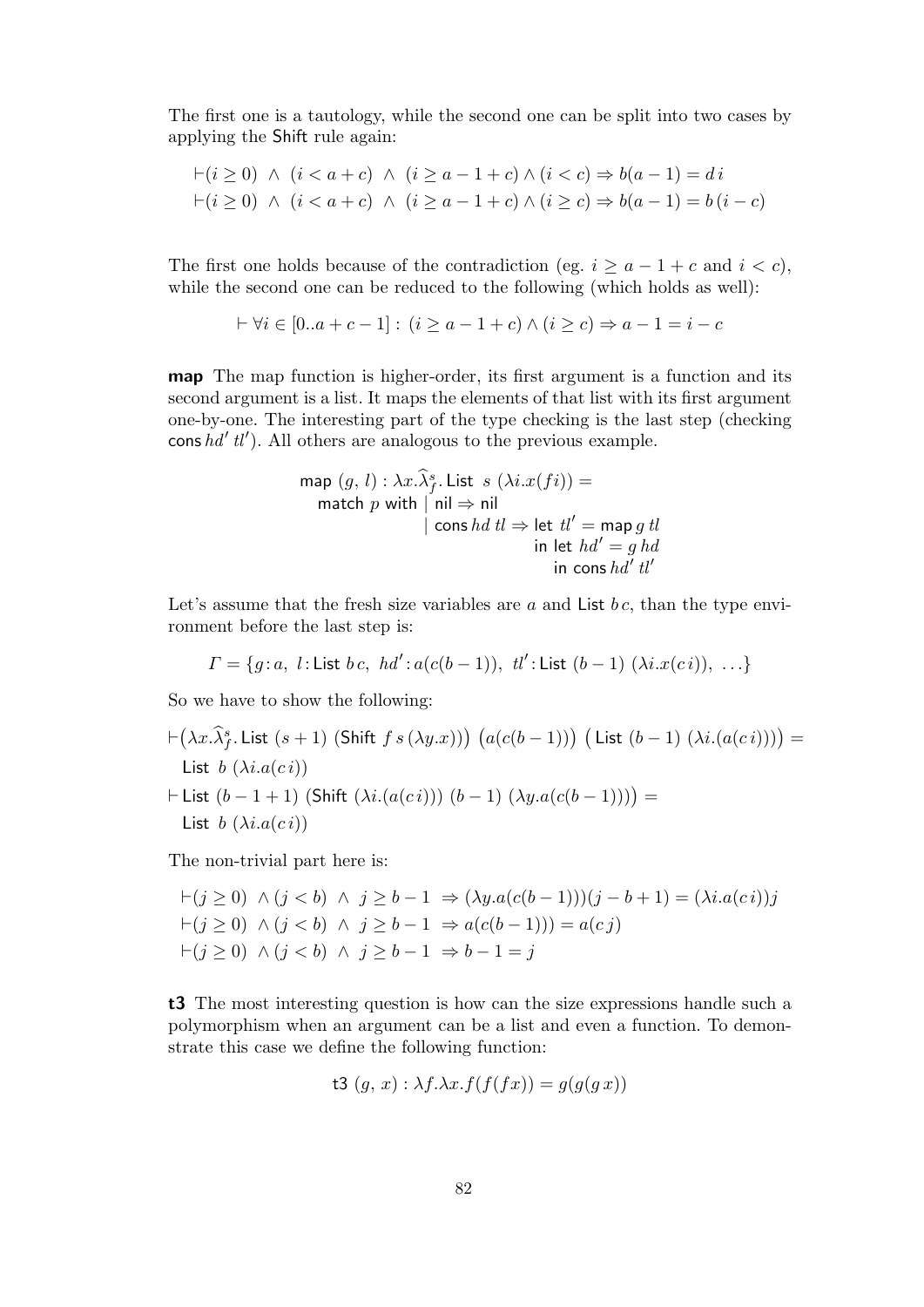It's easy to check the type of this function so it is left for the reader. The interesting part is when we use this function in different kinds of expressions:

#### let  $t = t3$  t3 in t addone

In this example the inferred type for  $t$  is

$$
f_t = (\lambda f. \lambda x. f(f(fx))) (\lambda f. \lambda x. f(f(fx))) \rightarrow^*
$$
  

$$
\lambda f. \lambda x. \underbrace{f(f(f \dots (fx) \dots)}_{27 \text{ applications of } f}
$$

Using the fact that addone has type  $f_{1:} = \hat{\lambda}_f^s$ . List  $(s + 1) (\lambda x)$ . Unsized):

$$
f_t f_{1:} = \lambda x. \underbrace{f_{1:}(f_{1:} \dots (f_{1:} x) \dots)}_{27 \text{ applications of } f_{1:}}
$$

We want to prove that this expression is equal to  $\hat{\lambda}_f^s$ . List $(s+27)(\lambda x$ . Unsized). Because of the partial application now we have to decide the equality of two abstractions. Here the equality is proven by a property that reflects extensionality axiom:  $\lambda$  .x.f =  $\lambda$  .x.g if and only if  $(\lambda x.f)x$  and  $(\lambda x.g)x$  are reduced to the same normal form. To continue with our example we apply fresh variables (eg. List  $a(\lambda y)$ . Unsized) to both sides of the equation. For the left hand side we get:

$$
(\lambda x.\underbrace{f_1:(f_1.\dots (f_1.x)\dots)}_{27 \text{ applications of } f_1.})(\text{List } a(\lambda y.\text{Unsized})) \rightarrow
$$
\n
$$
\rightarrow \underbrace{f_1.\left(f_1.\dots \left((\hat{\lambda}_f^s.\text{List } (l+1) (\lambda x.\text{Unsized}))(\text{List } a(\lambda y.\text{Unsized}))\right)\dots\right)}_{27 \text{ applications of } f_1.} \rightarrow \underbrace{f_1.\left(f_1.\dots \left(\text{List } (a+1) (\lambda x.\text{Unsized})\right)\dots\right)}_{26 \text{ applications of } f_1.} \rightarrow^* \text{List } (a+27) (\lambda x.\text{Unsized})
$$

The following two expressions can be checked similarly:

let 
$$
t = t3
$$
 addone in t3  $t$   
\nlet  $t(x) : \lambda x$ . Unsized  
\nlet  $t(x) : \lambda x$ . Unsized  $= x + 1$  in t3  $t : \lambda x$ . Unsized

## 4 Normalization

Although recursion in size expressions is not allowed, it is easy to express recursive functions using the fixed point combinator  $(Y = (\lambda f.(\lambda x.f(xx))(\lambda x.f(xx))).$ 

$$
\begin{aligned} \text{fix}(f) : \lambda s.Ys &= \\ \text{let } z &= \text{fix } f \\ \text{in } f z \end{aligned}
$$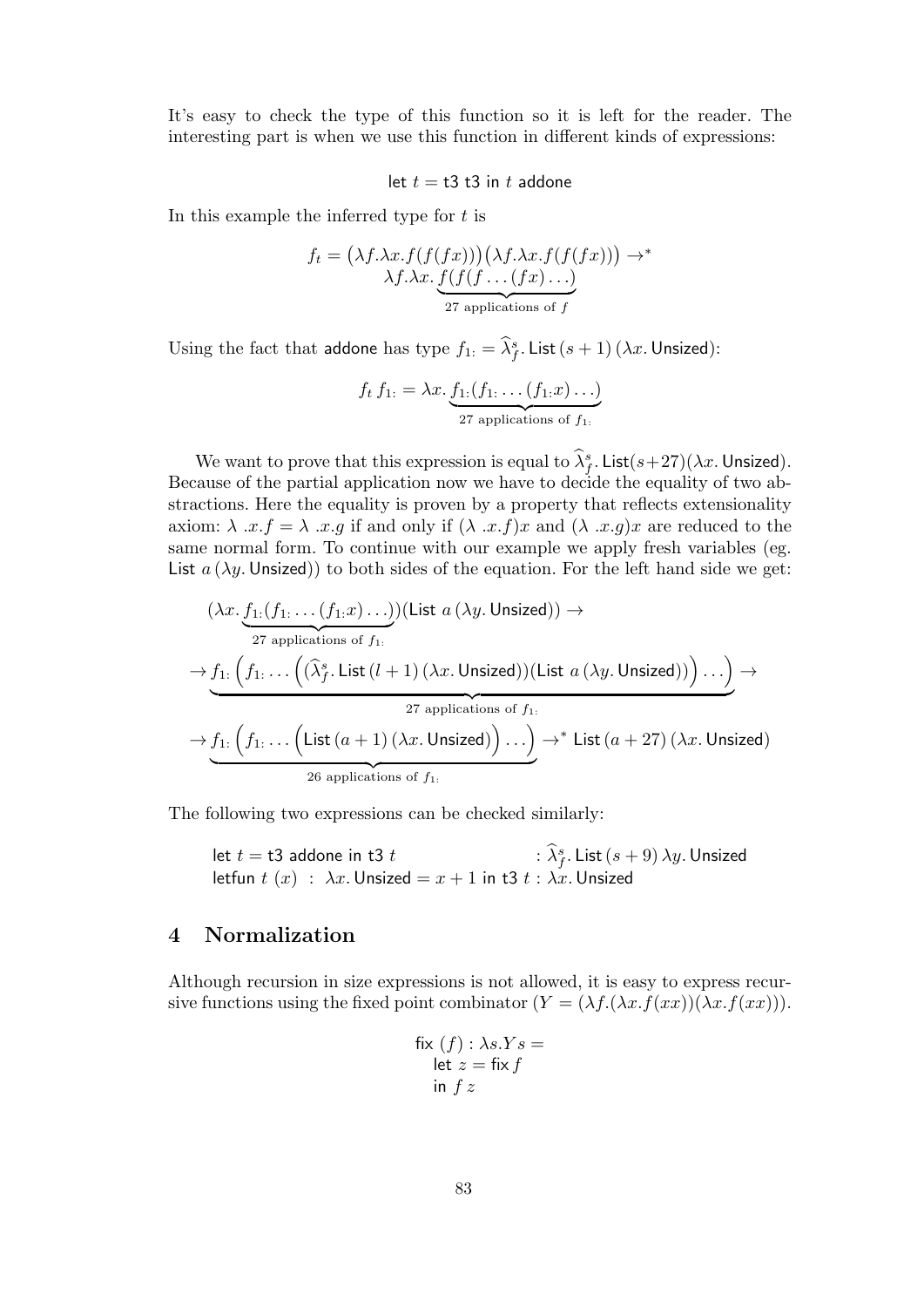Even the size expression is entirely correct it is easy to see that we are not able to check it, because the size expression does not have normal form.

Size expressions are defined as a kind of untyped lambda calculus. The easiest way to reason about normalization and diamond property is to give a typed version of our size expressions and give the rewriting rules from the untyped to the typed version of the size calculus. Our choice of type system is System F. However type inference for System F is generally not possible we will show a way how to construct these types from the underlying type system.

The following function transforms an underlying type  $\tau$  to type of a size expression:

$$
SizeType(\tau) = \begin{cases} \forall \alpha \text{.} SizeType(a) & \text{if } \tau = \forall \alpha \text{.} a \\ SizeType(a) \rightarrow SizeType(b) & \text{if } \tau = a \rightarrow b \\ La & \text{if } \tau = \mathsf{L}(a) \\ \tau & \text{if } \tau \text{ is a type variable} \\ \text{Unit} & otherwise \end{cases}
$$

We assumed the usual Bool, Nat, Unit and product types with the usual operations are defined. The following type is also predefined:

$$
L_a := \mathtt{Nat} \times (\mathtt{Nat} \to a)
$$

This type expresses the fact that a size of a list is a tuple of the length of the list and a map holding the sizes of the elements of the list. The following table gives some examples:

$$
\begin{array}{rl} \mathtt{Nat} \to \mathtt{Nat} & U \to U \\ \mathtt{L}(\mathtt{Nat}) \to \mathtt{L}(\mathtt{Nat}) & L_U \to L_U \\ \mathtt{L}(a) \to \mathtt{L}(a) & \forall a.L_a \to L_a \\ (a \to b) \to \mathtt{L}(a) \to \mathtt{L}(b) & \forall a.b.(a \to b) \to L_a \to L_b \\ \mathtt{L}(a) \to \mathtt{L}(\mathtt{L}(a)) & \forall a.L_a \to L_{L_a} \end{array}
$$

#### 4.1 Types of the size operators

The Unsized can be easy represented by the Unit type:

$$
\mathsf{Unsized} = \mathsf{unit} : \mathsf{Unit}
$$

List corresponds to the data constructor of a pair:

List = 
$$
AA.\lambda s^{\text{Nat}}.\lambda f^{\text{Nat}\rightarrow A}.\langle s, f \rangle
$$
  
:  $\forall A.\text{Nat} \rightarrow (\text{Nat} \rightarrow A) \rightarrow L_A$ 

If  $\hat{\lambda}_{f}^{s}$  is seen as a syntactic sugar for Unlist  $AB(\lambda sf.e)$ , where A and B are types. On the next subsection we will show that it can be inferred. Now it is easy to describe  $\hat{\lambda}_{f}^{s}$ , with help of the usual projections  $\pi_1$  and  $\pi_2$ :

$$
\begin{aligned} \text{Unlist} &= A A. A B. \lambda f^{\text{Nat} \to (\text{Nat} \to A) \to B} . \lambda t^{L_A} . f \left( \pi^1 t \right) \left( \pi^2 t \right) \\ &: \forall A. \forall B. (\text{Nat} \to (\text{Nat} \to A) \to B) \to L_A \to B \end{aligned}
$$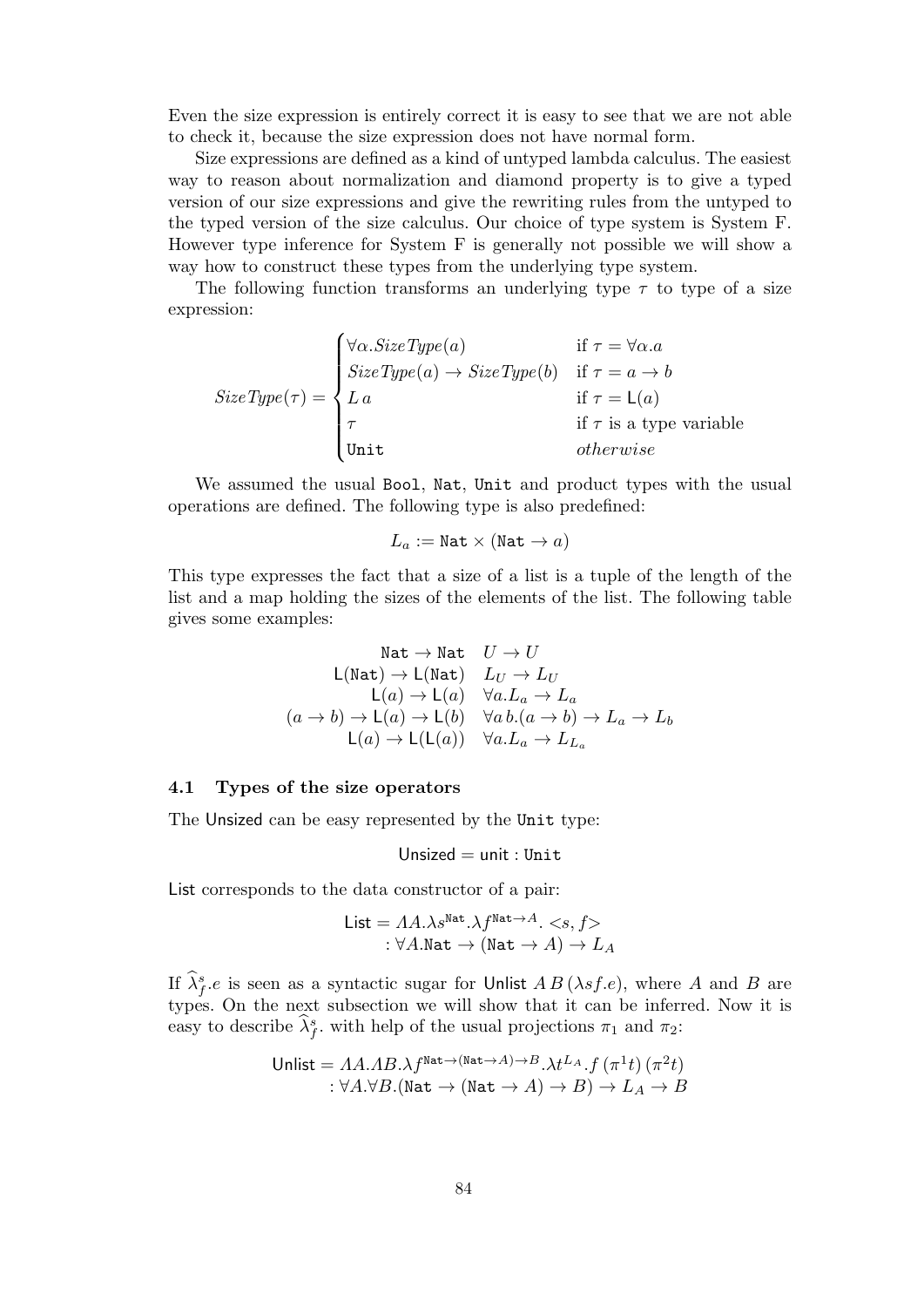The last thing to do is to define the Shift function:

Shift = 
$$
AA.\lambda f^{\text{Nat}\rightarrow A}.\lambda n^{\text{Nat}\rightarrow A}.\lambda g^{\text{Nat}\rightarrow A}.\lambda x^{\text{Nat}}.\text{IF } A (x < n) (f x) (g (x - n))
$$
  
:  $\forall (A.\text{Nat} \rightarrow A) \rightarrow \text{Nat} \rightarrow (\text{Nat} \rightarrow A) \rightarrow \text{Nat} \rightarrow A$ 

#### 4.2 Type inference

It is easy to see that if the underlying type system is a rank-1 predicative type system then all of our types will be rank-1 predicative. It means that the type reconstruction is possible using some kind of Hindley-Milner type inference. As we can tell the correct type of the size expression for any function we need only partial inference, which means it seams it is also possible to check size expressions if the underlying type system is System F using HMF [5] or MLF [4], however investigation of this possibility is a future plan.

## 4.3  $(\lambda_f^s.e_1)e_2$  reduction

We prove that our previously defined reduction rule for  $\hat{\lambda}_{f}^{s}$ , and List is correct eg. every size expression which can be typed is strongly normalizable. This can be done by proving that the original reduction rule and the typed reduction gives the same result. So let  $e_1$  and  $e_2$  be fixed expressions and consider the expression  $(\hat{\lambda}_{f}^{s}.e_{1})e_{2}$  which is assumed to be well-typed. So there are corresponding  $\hat{e}_{1}$  and  $\widehat{e}_2$  sized expressions where  $e_1$  and  $e_2$  can be get by type erasure.

In the untyped system we can assume that  $e_2$  can be reduced to normal form. It must be on the form List ab because of well-typedness, so we apply our rule, and the result of the application will be  $e_1[s := a][f := b]$ .

The most generic type for  $\lambda s.\lambda f.e_1$  is Nat  $\rightarrow$  (Nat  $\rightarrow$  B)  $\rightarrow$  A, so the desugared expression is: (Unlist  $AB(\lambda s.\lambda f.\hat{e}_1)\hat{e}_2$ . Because of well-typedness the normal form of  $\hat{e}_2$  is of the form  $\langle \hat{a}, \hat{b} \rangle$ . So the whole expression can be reduced to:  $\lambda s.\lambda f.\hat{e_1} \hat{a} b \rightarrow_{\beta *} \hat{e_1} [s := \hat{a}, f := b].$ 

Because of the correspondence between typed and untyped calculus a and b can be get by type erasure. Hence the result of the untyped expression can be got by type erasure. Taking into account that System F is confluent, our embedding of the rule is sane.

### 4.4 Diamond property of the rewriting system modulo integer ring axiomatics

In this section, instead of  $(Shift u_1 u_2 u_3)u_4$  we consider its desugared definition via branching operator IF.

Based on commutativity and associativity of addition and multiplication, and their distributivity, we introduce the corresponding equivalence relation on terms of our calculus. It is defined by induction on the term structure:

- $c \sim c$ ,  $x \sim x$ , List  $\sim$  List, Unsized  $\sim$  Unsized,
- $t_1 \sim t'_1, t_2 \sim t'_2 \Rightarrow t_1$ binop  $t_2 \sim t'_1$ binop  $t'_2$ ,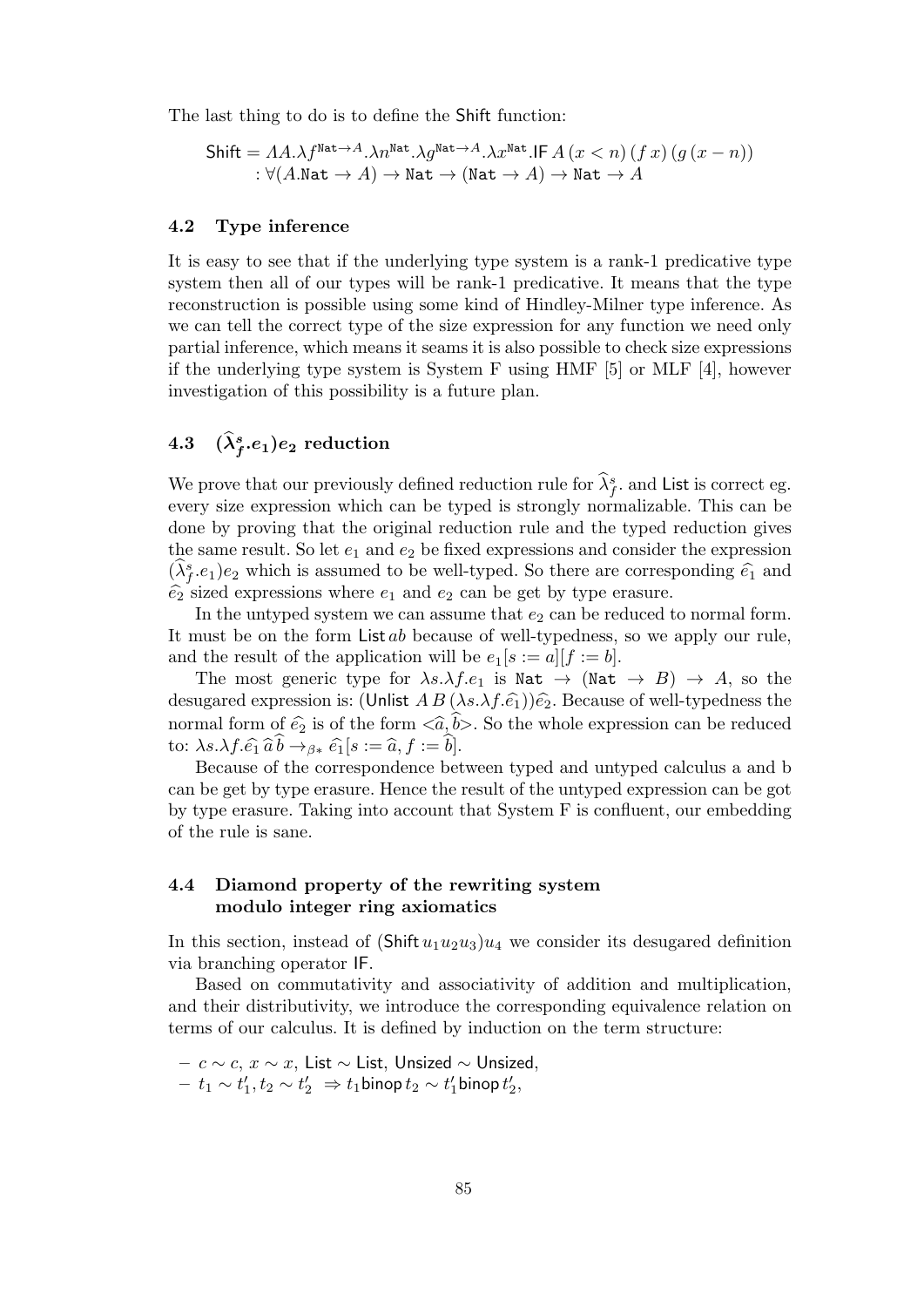- $t_1, t_2$ : Nat  $\Rightarrow t_1 + t_2 \sim t_2 + t_1, t_1 * t_2 \sim t_2 * t_1,$
- $-t_1, t_2, t_3:$  Nat  $\Rightarrow$   $(t_1 + t_2) + t_3 \sim t_1 + (t_2 + t_3), (t_1 * t_2) * t_3 \sim t_1 * (t_2 * t_3),$
- $-t_1, t_2, t_3:$  Nat  $\Rightarrow t_1 * (t_2 + t_3) \sim t_1 * t_2 + t_1 * t_3$ , and the inverse distributivity  $t_1 * t_2 + t_1 * t_3 \sim t_1 * (t_2 + t_3)$  holds as well,
- $t \sim t' \Rightarrow \lambda x. t \sim \lambda x. t',$
- $t_1 \sim t'_1, t_2 \sim t'_2 \Rightarrow t_1 t_2 \sim t'_1 t'_2,$
- $t \sim t' \Rightarrow Ax \, y. t \sim Ax \, y. t',$
- $t_1 \sim u_1, t_2 \sim u_2, t_3 \sim u_3 \Rightarrow \text{IF}(t_1, t_2, t_3) \sim \text{IF}(u_1, u_2, u_3),$
- no other pairs of terms can be added to this relation.

It is an exercise to prove that  $t_1 + (t_2 + t_3) \sim t_1 + (t_2 + t_3)$  and  $(t_1 + t_2) * t_3 \sim$  $t_1 * t_3 + t_2 * t_3$ , and  $t_1 * t_3 + t_2 * t_3 \sim (t_1 + t_2) * t_3$ . Moreover, by induction on the structure of term  $t$  one proves the reflexivity, symmetry and transitivity for  $\sim$  (that is the fact that  $\sim$  is indeed an equivalence). All these statements are proven in Appendix.

Now, we follow the obvious definition of the diamond property modulo ∼ from the paper [6]: the diamond property holds if  $\sim \cdot \cdot \cdot \cdot \cdot \cdot \cdot \sim \subseteq \downarrow_{\sim}$ , where  $\cdot$ denotes composition of relations and ↓<sup>∼</sup> denotes joinability modulo ∼ that is the composition  $\rightarrow^* \cdot \sim \cdot \leftarrow^*$ . To prove diamond-modulo- $\sim$  property for the calculus, we need first to prove a series technical lemmata. Two substitution lemmata above are proven by induction of the structure of terms in the equivalence relation. See Appendix for the full proofs.

**Lemma 1 (Substitutions 1).** If  $t_1 \sim t_2$  and x is free in t then  $t[x := t_1] \sim$  $t[x := t_2].$ 

**Lemma 2 (Substitutions 2).** If  $t \sim t'$  and x is free in t and t' then  $t[x :=$  $t''] \sim t'[x := t'']$ .

In the next lemma we consider interacting of  $\sim$  with 1-step reduction.

**Lemma 3** (Reduction). If  $t_1 \rightarrow t'_1$  and  $t_1 \sim t_2$ , then there exists  $t'_2$  such that  $t_2 \rightarrow t'_2$  and  $t'_1 \sim t_2$ .

Proof. By case of reductions.

- We start with  $\beta$ -reduction. Let  $t_1 = C_1(\lambda x. t_1'')t_1'''C_1'$ , where  $C_1, C_1'$  are contexts. Then  $t_2 = C_2(\lambda x. t_2'')t_2'''C_2'$ , where  $t_1'' \sim t_2''$  and  $t_1''' \sim t_2'''$ , and the corresponding contexts are equivalent. Moreover, then  $t'_1 := C_1 t''_1[x := t'''_1]C'_1$ . We take  $t_2' = C_2 t_2'' [x := t_2'''] C_2' \sim C_2 t_1'' [x := t_2'''] C_2' \sim C_2 t_1'' [x := t_1'''] C_2' \sim$  $C_1t_1''[x := t_1''']C_1' = t_1'$  by the substitution lemmata and the definition of equivalent terms.
- The case for List-pair reduction is similar to β-reduction and proven by the substitution lemmata as well.
- Let  $t_1 = C_1(\text{IF True } u_1 \ u_2)C_1'.$  Then  $t_2 = C_2(\text{IF true } v_1 \ v_2)C_2'$  for some  $u_i \sim v_i$  with  $i = 1, 2$ . In this case  $t'_1 = u_1 \sim v_1 = t'_2$ . The *False*-case is similar.

Next, by induction on the length of reduction chain, one proves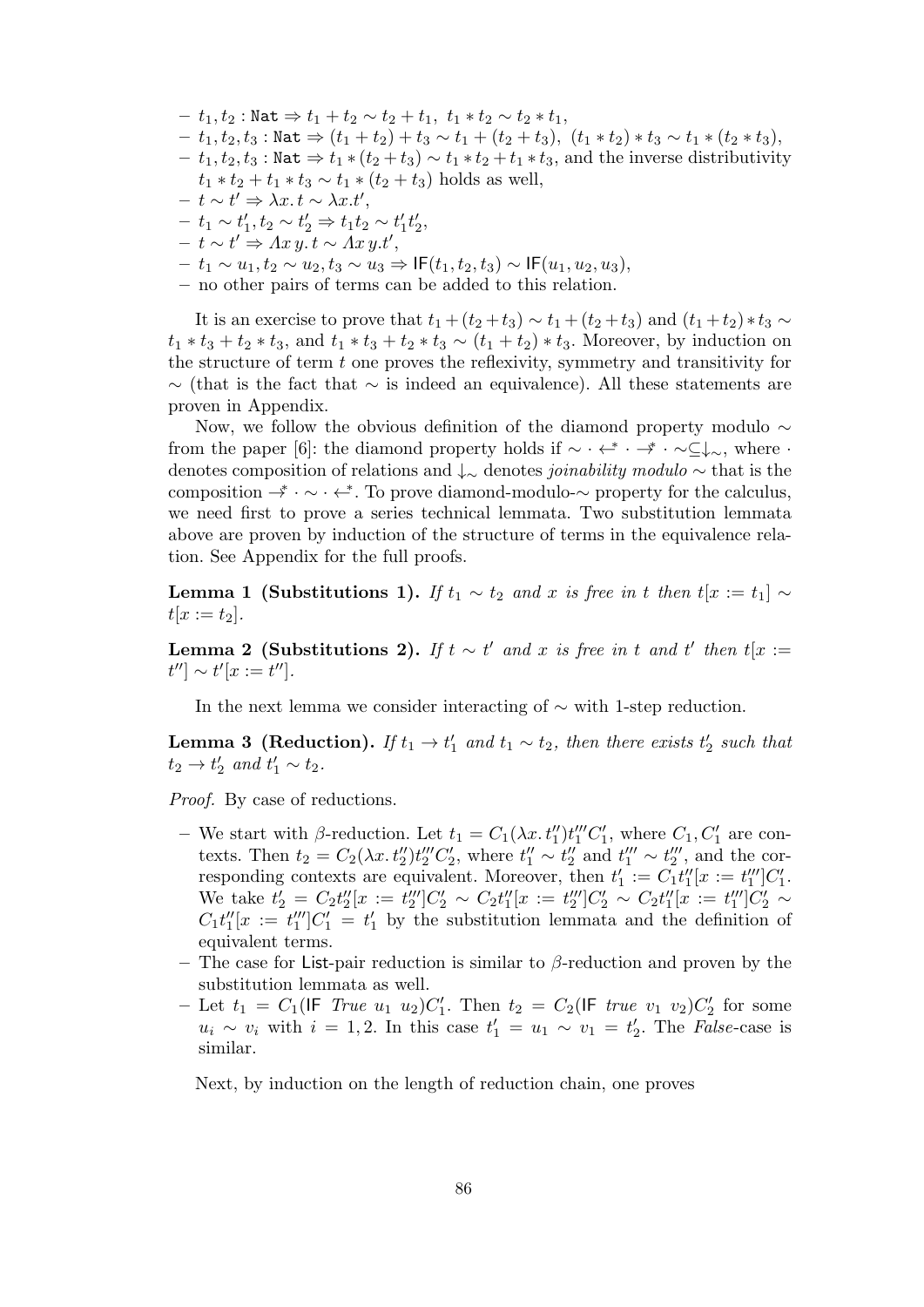**Lemma 4 (Reduction-Closure).** If  $t_1 \rightarrow^* t'_1$  and  $t_1 \sim t_2$ , then there exists  $t'_2$ such that  $t_2 \rightarrow^* t'_2$  and  $t'_1 \sim t'_2$ .

Now, we prove the diamond-modulo property.

## Lemma 5 (Diamond-Modulo-∼ Property). ∼ ∙ ←\* ∙ →\* ∙ ∼⊆→\* ∙ ∼ ∙ ←\*

*Proof.* If  $(t, t') \in \sim \cdots \iff \sim \text{then there are } (t'', t''') \in \leftrightarrow \cdots$  such that  $t \sim t''$  and  $t''' \sim t'$ . Since the calculus itself has the diamond property, therefore there exists  $t_1$  such that  $t'' \stackrel{*}{\rightharpoonup} t_1 \stackrel{*}{\rightharpoonup} t'''$ . Using the reduction-closure lemma 4, we obtain that there is  $t_2$  such that  $t \rightarrow t_2$  and  $t_2 \sim t_1$ , and there exists  $t_3$  such that  $t' \stackrel{*}{\rightharpoonup} t_3$  and  $t_3 \sim t_1$ . From that follows that  $t \stackrel{*}{\rightharpoonup} t_2 \sim t_1 \sim t_3 \stackrel{*}{\rightharpoonup} t'$ , that is  $(t, t') \in \rightarrow^* \cdot \sim \cdot \leftarrow^*$ 

## 5 Related work

Structure of size expressions in our research is close to the approach of A. Abel [1], who has applied sized types for termination analysis of higher-order functional programs. For instance, in his notation sized lists of type A of length *i* are defined as  $\lambda i A. \mu^{i} \cdot \mathbf{1} + A \times X$  and size expressions are higher-order arithmetic expressions with λ-abstraction as well. The difference is that in that work one uses linear arithmetic over ordinals, where ordinals represent zero-order sizes. Moreover, in that research size information is not a stand-alone formalism, but a part of dependent-type system.

In the paper [8] the authors go beyond linear arithmetic. For a given higherorder functional program, they obtain a set of first-order arithmetical constraints over unknown cost functions f. Solving these constraints w.r.t. f gives desired costs of the program. The underlying arithmetic is the arithmetic over naturals, extended with undefined  $\epsilon$  and unbounded  $\omega$  values, equipped with a natural linear order. Size expressions admit addition +, multiplication ∗ and subtraction of a constant  $-n$ , thus such expressions are monotonic. Function types are annotated with natural numbers (*latencies*), e.g.  $\alpha \rightarrow \beta$ , so it may be conveniently interpreted as an increment in cost consumption, like  $l$  clock ticks if the resource of interest is time. Our approach is different in a sense that we aim at expressing size dependencies directly in terms of sizes of inputs, bypassing latencies.

In paper [2] the authors approach to complexity analysis of an imperative language, which is a version of Gödel's T. It is done via abstract interpretation of programs in a semiring of matrices. Informally, matrices represent data flow along program variables. The authors give an upper bound for the return values in term of initial values. However, this is a conjecture and no proof is given. Similarly the conjecture about existing of an abstract interpretation is not proven.

In recent paper [3] the authors develop amortized cost analysis for a higherorder functional language Shopenhauer. The analysis is generic, that is it is applicable to different sorts of resources: heap usage, stack size and the number of function calls. Type-derivation procedure generates linear constraints, solving of which gives desirable upper bounds. The analysis succeeds for sure, if bounds are linear. So far, the methodology does not support polymorphic recursion.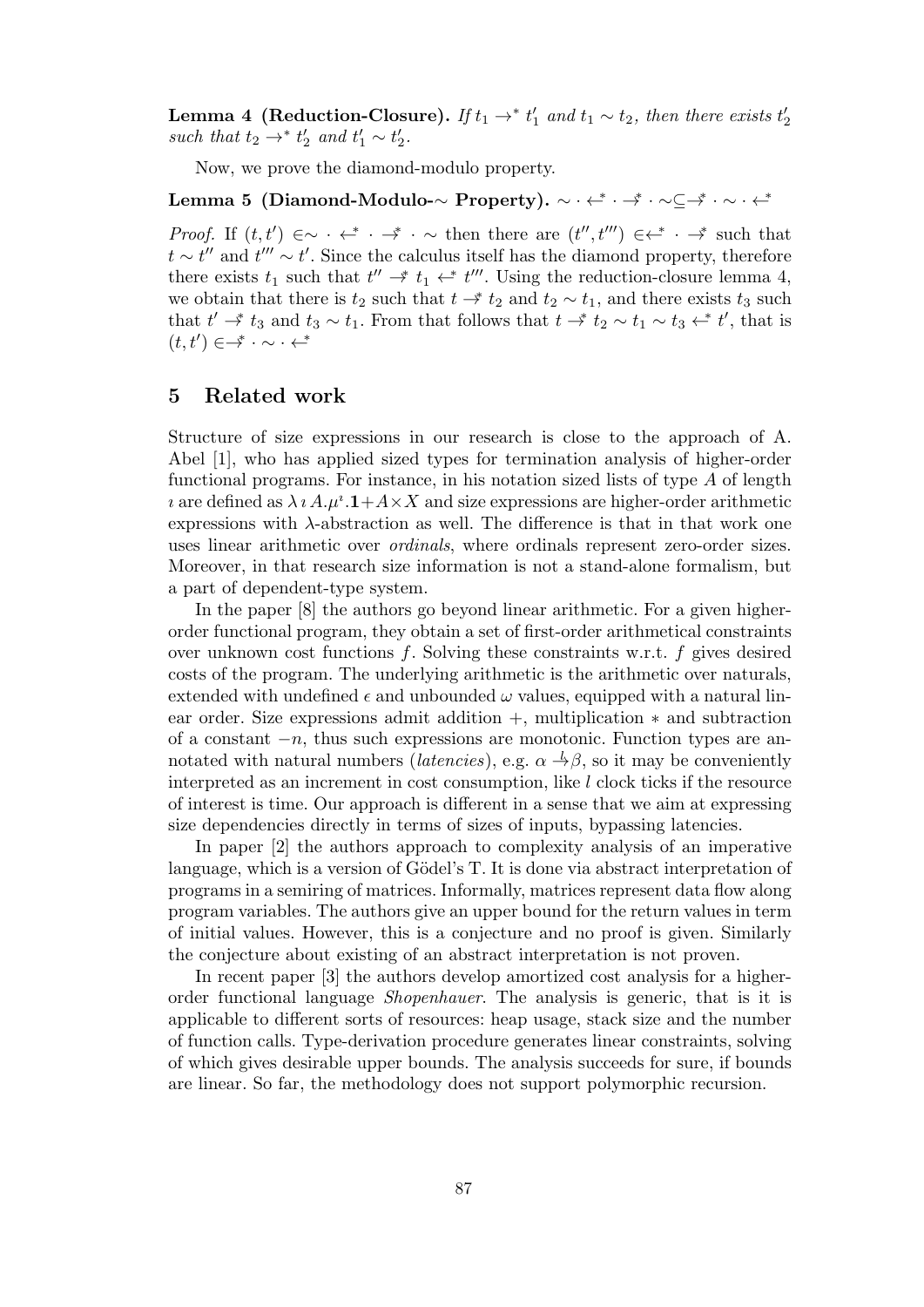## 6 Conclusions

We presented a size analysis for higher order functions for a higher-order polymorphic strict functional language. The calculus is based upon the lambdacalculus extending it with arithmetic operations and special operators for finite maps representing size of lists.

We have shown that the extended  $\lambda$ -calculus we have presented is strongly normalizable (for size expressions of well-typed functions), if a normal form for integer expressions is defined.

We are investigating the possibility to use polynomial interpolation [7] to infer size expressions for higher-order functions as well.

Acknowledgments. The authors would like to convey thanks to Christoph Herrmann for the fruitful discussion.

## References

- 1. Abel, A.: A Polymorphic Lambda-Calculus with Sized Higher-Order Types. Ph.D. thesis, Ludwig-Maximilians University, Munich (2006)
- 2. Avery, J., Kristiansen, L., Moyen, J.Y.: Static complexity analysis of higher order programs. In: van Eekelen, M., Shkaravska, O. (eds.) Proceedings of the First international conference on FOundational and Practical Aspects of Resource Analysis (FOPARA). LNCS, vol. 6324, pp. 84–99. Springer-Verlag, Berlin, Heidelberg (2010), http://portal.acm.org/citation.cfm?id=1886124.1886130
- 3. Jost, S., Hammond, K., Loidl, H.W., Hofmann, M.: Static determination of quantitative resource usage for higher-order programs. SIGPLAN Not. 45, 223–236 (January 2010), http://doi.acm.org/10.1145/1707801.1706327
- 4. Le Botlan, D., Rémy, D.: MLF: raising ml to the power of system f. In: Proceedings of the eighth ACM SIGPLAN international conference on Functional programming. pp. 27–38. ICFP '03, ACM, New York, NY, USA (2003), http://doi.acm.org/10. 1145/944705.944709
- 5. Leijen, D.: HMF: simple type inference for first-class polymorphism. In: Proceeding of the 13th ACM SIGPLAN international conference on Functional programming. pp. 283–294. ICFP '08, ACM, New York, NY, USA (2008), http://doi.acm.org/ 10.1145/1411204.1411245
- 6. Ohlebusch, E.: Church-rosser theorems for abstract reduction modulo an equivalence relation. In: RTA. pp. 17–31 (1998)
- 7. Shkaravska, O., van Eekelen, M.C.J.D., van Kesteren, R.: Polynomial size analysis of first-order shapely functions. Logical Methods in Computer Science 5(2) (2009)
- 8. Vasconcelos, P.B., Hammond, K.: Inferring cost equations for recursive, polymorphic and higher-order functional programs. In: Trinder, P., Michaelson, G., Peña, R. (eds.) Revised selected papers of the 15th international symposium on Implementation of Functional Languages (IFL'03). LNCS, vol. 3145, pp. 86–101. Springer-Verlag, Edinburgh, UK, September 8-11, 2003 (2004)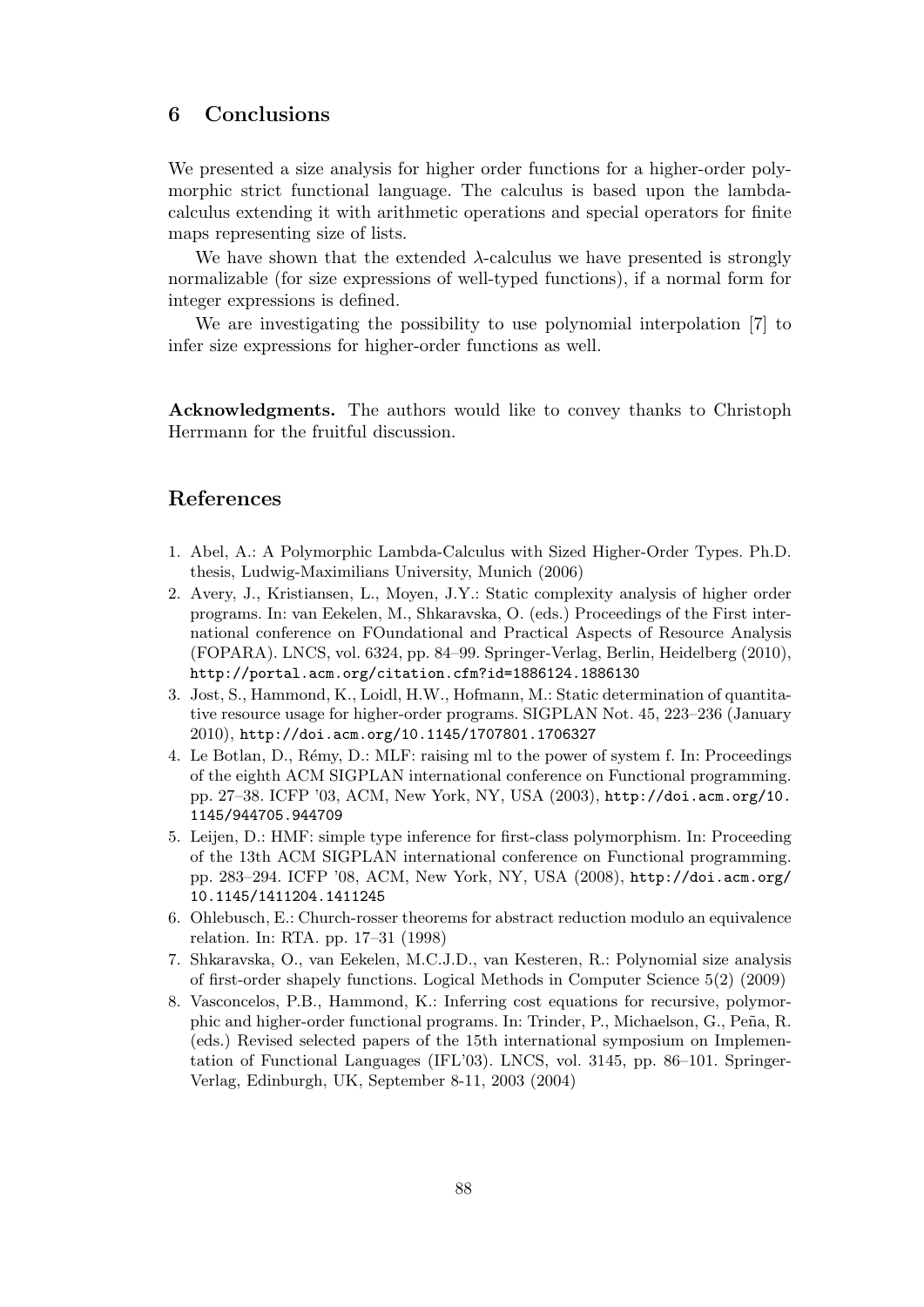## Appendix

Lemma 6 (Associativity 2).  $t_1 + (t_2 + t_3) \sim t_1 + (t_2 + t_3)$ 

*Proof.*  $t_1+(t_2+t_3) \sim (t_2+t_3)+t_1 \sim t_2+(t_3+t_1) \sim (t_3+t_1)+t_2 \sim t_3+(t_1+t_2) \sim$  $(t_1 + t_2) + t_3$  due to associativity and commutativity.

Lemma 7 (Distributivity 2).  $(t_1+t_2)*t_3 \sim t_1*t_3+t_2*t_3$  and  $t_1*t_3+t_2*t_3 \sim t_1*t_2*t_3$  $(t_1 + t_2) * t_3.$ 

- *Proof.*  $(t_1+t_2)*t_3 \sim t_3*(t_1+t_2) \sim t_3*t_1+t_3*t_2 \sim t_1*t_3+t_2*t_3$ , applying commutativity and distributivity,
	- the second equivalence is proved by the symmetric chain.

By induction on the structure of term  $t$  we can prove the reflexivity, symmetry and transitivity lemmata (that is the fact that  $\sim$  is indeed an equivalence).

Lemma 8 (Reflexivity).  $t \sim t$ .

- *Proof.* If  $t = x$  is a variable then  $t = x \sim x = t$  follows from the assumption and the equivalence  $x \sim x$  by the definition.
	- Let  $t = t_1$ binop  $t_2$ . Then, by induction assumption  $t_1 \sim t_1, t_2 \sim t_2$  and by the definition of  $\sim$  we have  $t = t_1$ binop  $t_2 \sim t_1$ binop  $t_2 = t$ .
	- If t is given by one of the lambda-abstractions or by the application or by IF, the proof is similar.

Lemma 9 (Symmetry).  $t \sim t' \Rightarrow t' \sim t$ .

*Proof.* From the definition of  $\sim$  it follows that  $t \sim t'$  must be either an instance of integer axiomatics, or (if not)  $t$  and  $t'$  must be of the same structure (i.e. either both are variables, or both are composed by binop, or by one of two applications, or by abstractions, or by  $If$ ).

– Let the equivalence be an instance of the axioms:

- if  $t = (t_1 + t_2)$  for some  $t_1, t_2$  and  $t \sim t'$  is an instance of commutativity then  $t' = (t_2 + t_1)$ . Therefore, by the definition of ~ (commutativity case) we have  $t' = (t_2 + t_1) \sim (t_1 + t_2) = t$ ,
- if  $t = ((t_1 + t_2) + t_3))$  for some  $t_1, t_2, t_3$  and  $t \sim t'$  is an instance of associativity, then  $t' = (t_1 + (t_2 + t_3))$ . Therefore, by lemma 6  $t' =$  $(t_1 + (t_2 + t_3)) \sim ((t_1 + t_2) + t_3)) = t,$
- if  $t = (t_1 * (t_2 + t_3))$  for some  $t_1, t_2, t_3$  and  $t \sim t'$  is an instance of distributivity, then  $t' = (t_1 * t_2 + t_1 * t_3)$ . Therefore, by the inverse distributivity  $t' = (t_1 * t_2 + t_1 * t_3) \sim (t_1 * (t_2 + t_3)) = t$ ,
- if  $t \sim t'$  is an instance of the inverse distributivity, the proof of  $t' \sim t$  is similar to the proof above.
- Let the equivalence do not follow from the axioms. So, both terms in it are of the same structure.
	- If  $t = x$  then  $t'$  must be x as well, therefore  $t' = x \sim x = t$ .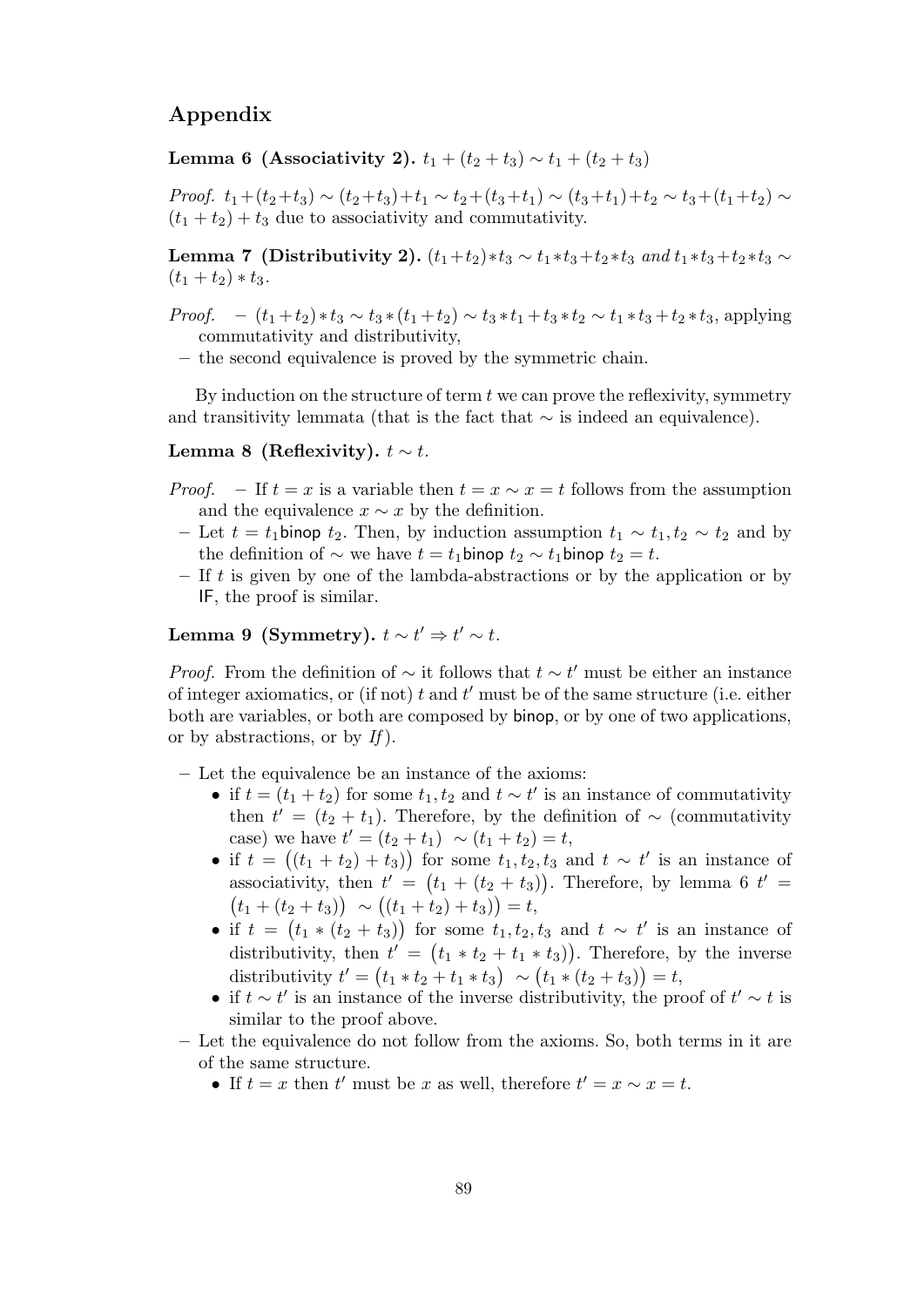- Let  $t = t_1$  binop  $t_2$ . Therefore  $t' = t'_1$  binop  $t'_2$  as well. Then, by the definition of  $\sim$  (and since commutativity is excluded)  $t_1 \sim t_1', t_2 \sim t_2'.$ By the induction assumption we have  $t'_1 \sim t_1$  and  $t'_2 \sim t_2$ , therefore  $t' = (t'_1 \text{binop} t'_2) \sim (t_1 \text{binop} t_2) = t.$
- If t is given by one of the lambda-abstractions or by the application, or by If, the proof is similar.

Lemma 10 (Transitivity).  $t \sim t', t' \sim t'' \Rightarrow t \sim t''.$ 

*Proof.* From the definition of  $\sim$  it follows that  $t \sim t'$  must be either an instance of integer axiomatics, or (if not)  $t$  and  $t'$  must be of the same structure (i.e. either both are variables, or both are composed by binop, or by one of two applications, or by abstractions, or by  $If$ ).

- Let the equivalence be an instance of the axioms:
	- if  $t = (t_1 + t_2)$  for some  $t_1, t_2$  and  $t \sim t'$  is an instance of commutativity then  $t' = (t_2 + t_1)$ . Now, we have to do the same analysis for  $t' \sim t''$ .
		- $\ast$  if  $t' \sim t''$  is an instance of commutativity axiom then  $t'' = t_1 + t_2 = t$ ,
		- $\ast$  if  $t' \sim t''$  is an instance of associativity axiom then  $t' = (t_2 + t_1)$ with  $t_2 = (t_{21} + t_{22})$  for some  $t_{21}, t_{22}$ . Therefore,  $t'' = t_{21} + (t_{22} + t_{23})$  $(t_1) \sim^{lemma. 4s sociativity2} \sim (t_{21} + t_{22}) + t_1 \sim t_2 + t_1 \sim t_1 + t_2 = t,$
		- $\ast$  if  $t' \sim t''$  is an instance of distributivity axiom then it may be only inverse distributivity due to the structure of  $t' = (t_2 + t_1)$  and with  $t_2 = (t_{11} * t_{22}), t_1 = (t_{11} * t_{12})$  for some  $t_{11}, t_{12}, t_{22}$ . Therefore,  $t'' =$  $t_{11} * (t_{22} + t_{12}) \sim t_{11} * t_{22} + t_{11} * t_{12} = t_2 + t_1 \sim t_1 + t_2 = t$ ,
		- $*$  if  $t' \sim t''$  is an instance of the structure-cases of the definition of  $\sim$ , then  $t'' = t''_2 + t''_1$ , where  $t''_2 \sim t_2$  and  $t''_1 \sim t_1$ ; therefore  $t'' = t''_2 + t''_1 \sim$  $t_1'' + t_2'' \sim t_1 + t_2 = t.$
	- the proof is similar (based induction, axiomatics and derived lemmata, the definition of  $\sigma$ ) if the first equivalence is the instance of other axioms.

– Let the first equivalence do not follow from the axioms. So, both terms in it are of the same structure.

- If  $t = x$  then  $t'$  must be x as well and the same holds for  $t''$ , therefore  $t'' = x \sim x = t.$
- If the second equivalence is an instance of axioms, then the proof is similar to the proof for the pair of equivalences with the axiom being first and the structural case being second, see above.
- If both equivalences are given by a structural case of the definition of  $\sim$ , then the proof is straightforward by induction assumption.

Lemma 11 (Substitutions 1). If  $t_1 \sim t_2$  and x is free in t then  $t[x := t_1] \sim$  $t[x := t_2].$ 

- *Proof.* If  $t = x$  is a variable then  $t[x := t_1] = t_1 \sim t_2 = t[x := t_2]$  follows from the assumption  $t_1 \sim t_2$ .
	- $-$  Let  $t = (t'$ binop  $t'')$ . Then  $t[x := t_1] = (t'[x := t_1]$ binop  $t''[x := t_1]) ∼ (t'[x := t_1])$  $t_2$ ]binop  $t''[x := t_2]) = t[x := t_2]$  by the induction assumption.